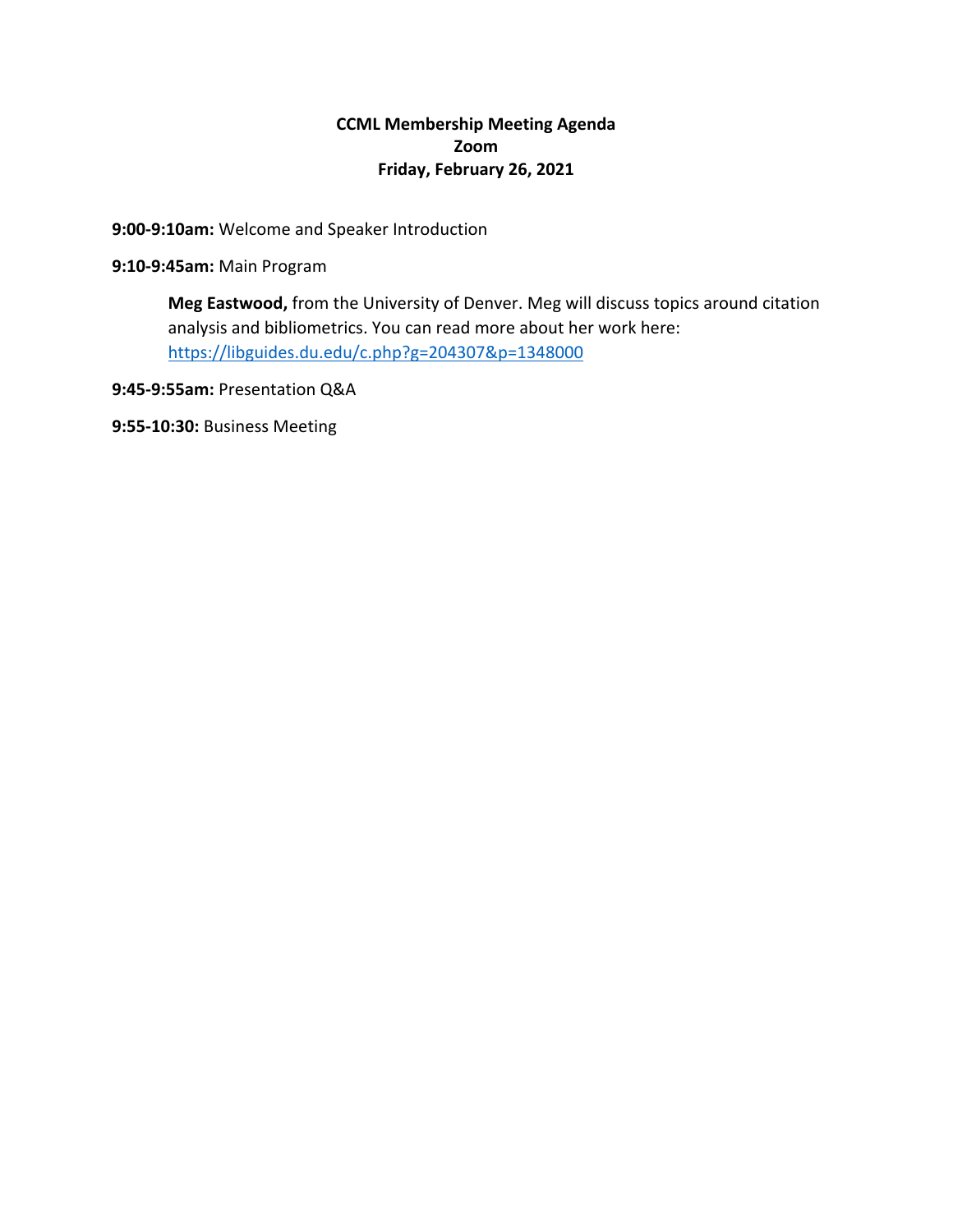## **Colorado Council of Medical Librarians Friday, February 26, 2021 Virtual Meeting Business Meeting Agenda**

Attendees: Ben Harnke, Emily Petersen, Melissa Kovac, Christi Piper, Krystal Madkins, Joe Richards, Jordan Wright, Jerry Carlson, Laura Cullerton, Dana Abbey, Kristen DeSanto, Shandra Lee Knight, Catisha Benjamin, Kate Elder, Bonnie Robinson, Nina McHale, Anthony LaCombe, Jessica Gerber, Kimberly O'Neill, Liz Kellermeyer, Maggie Shawcross

### Called to Order: 10:05am

- I. Review and Approval of Minutes from the November 13, 2020 meeting
	- i. Emily re-sent minutes to the chat
	- Welcome new members/attendees
		- i. Krystal Madkins
		- ii. Jordan Wrigley
- II. President's Report (Ben Harnke)
	- Second to last meeting of 20-21 cycle. Next meeting in April, will include Bylaw approval. Christi will assume presidency
- III. President-Elect Report (Christi Piper)
	- None
- IV. Treasurer's Report (Joe Richard)
	- Report sent. Under budget for 20-21. Taken in more money from dues. Working with Melissa K to expand webinar options.
- V. Committee Reports
	- Membership/Marketing (Liz Kellermeyer)
		- i. Goals for 21-22: ways to involved potential members or get the CCML name out more. CCML sponsored webinar open to the public? Include relevant speaker. Open a meeting to the general public? Include students or public librarians? Potential offering a CCML practicum? Joe: learning experience for students, offer committee experience to work with us to get hands-on experience. Or look for institutional partnership, such as 50-50% partnership. Shandra: reach out to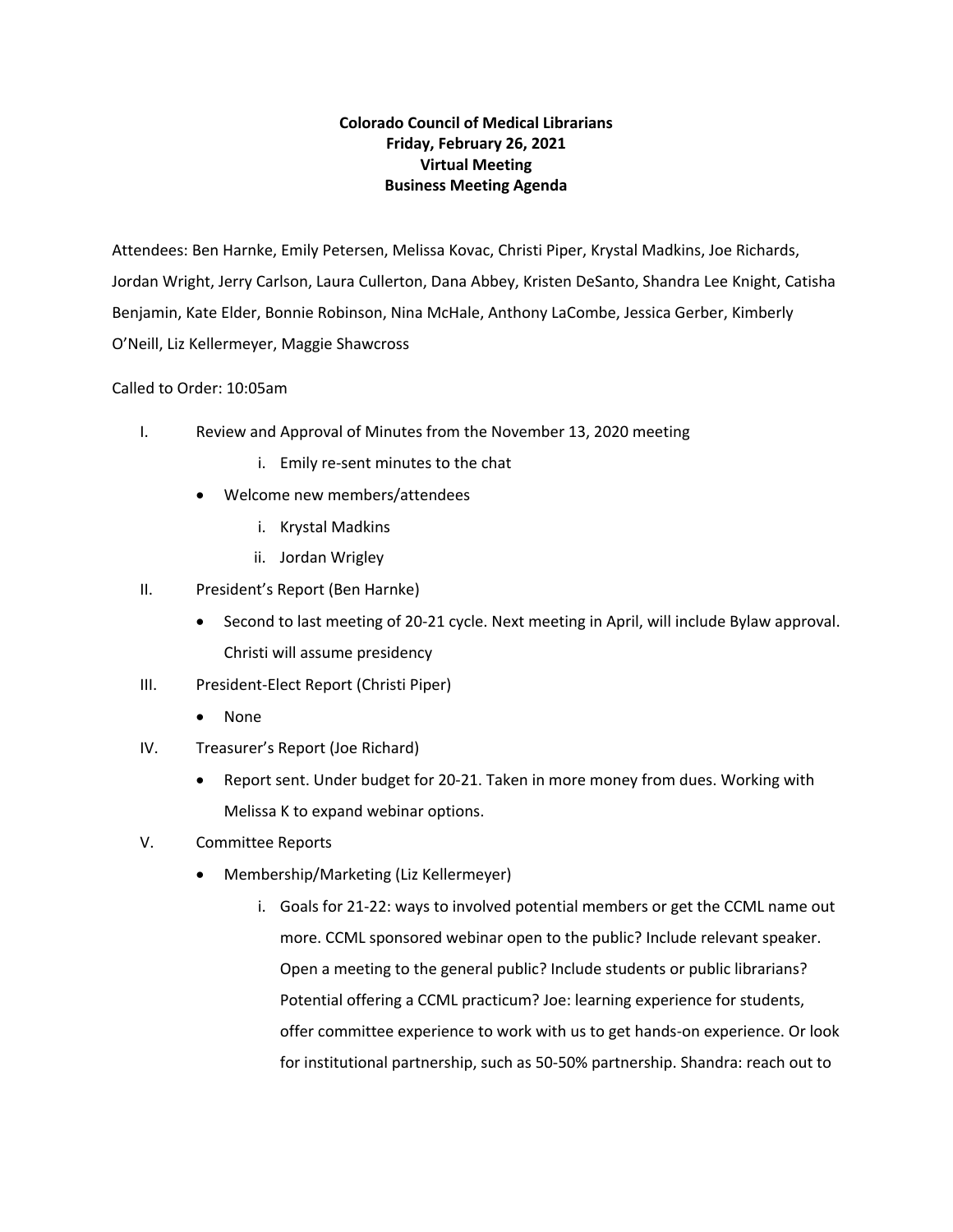MCMLA. Melissa: blast meeting info to LibNet. Member accomplishments shared below.

- Nominating (Kristen DeSanto)
	- i. Nothing new. Elections completed last month
- Bylaws (Jerry Carlson)
	- i. Changes coming, will be covered more in-depth at April meeting, will be shared prior to meeting for members to review. Thanks to Shandra for sharing MCMLA Bylaw updates.
- Education (Melissa Kovac)
	- i. Reminder to check out email about upcoming webinars and provide feedback. If no interest, no webinar will be selected.
- Internet (Laura Cullerton)
	- i. Nothing new
- Social Media (Catisha Benjamin)
	- i. No new updates. Just keeping up with emails and posting updates to the FaceBook page. Please continue to send updates!
- Awards (Elizabeth Thoms Charles)
	- i. Not present. Ben: send nominees for the Marla Graber award. Deadline February 28<sup>th</sup>
- Archives (Jessica Gerber)
	- i. Will not be going with Mountain Scholar anymore. Transitioning to Ubiquity Press. Partnering with Auraria and CU Boulder. On a freeze currently.
- VI. Old Business
	- None
- VII. New Business
	- None
- VIII. Announcements
	- None
- IX. Next Meeting will be April 9, 2021
- X. Meeting Adjourned 10:30am